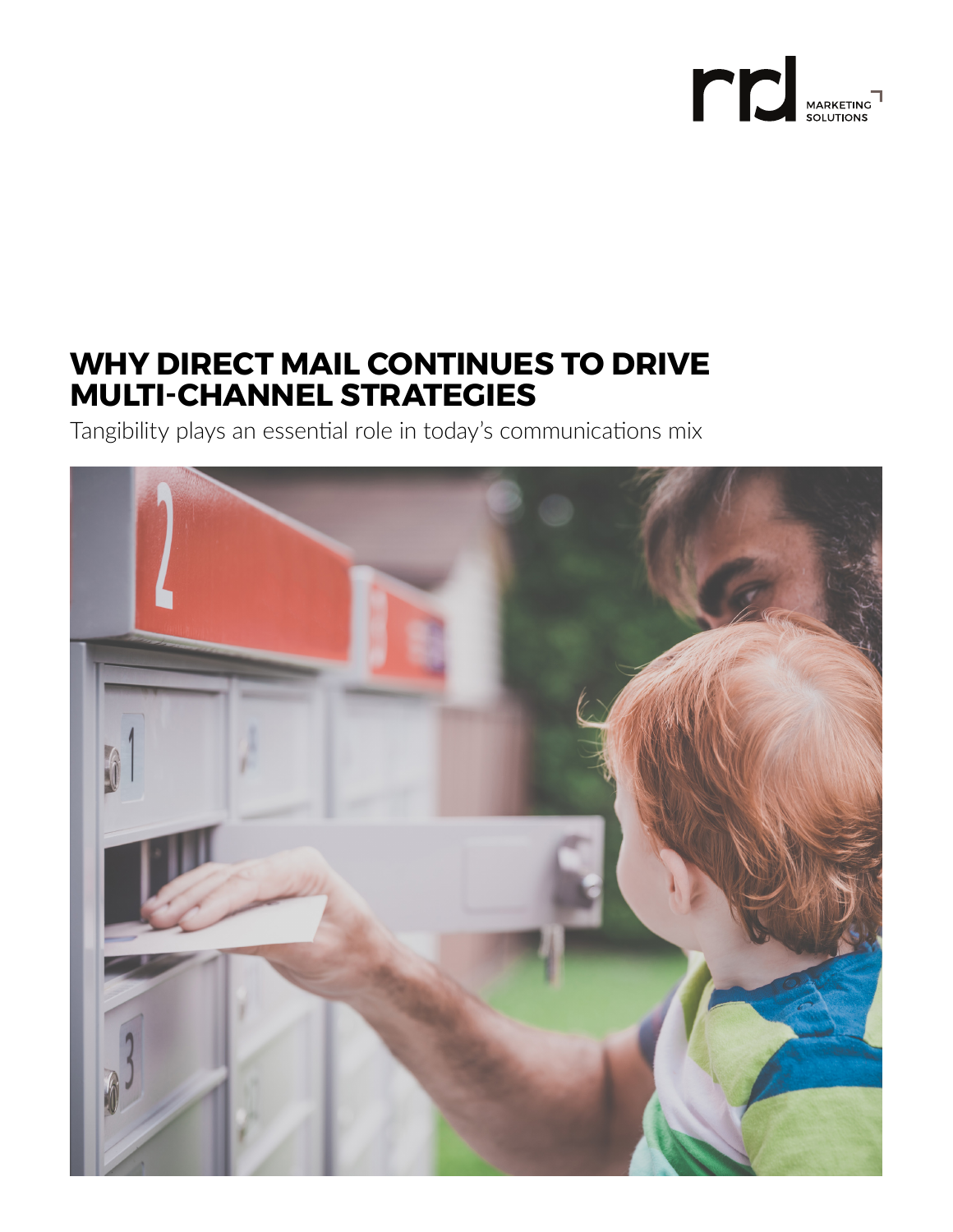#### **IN THIS PAPER**

- **3** [2017 Direct and Digital](#page-2-0) Media Expenditures
- **4** [The Physical Reality of Mail](#page-3-0)
- **5** Direct Mail Accountability and Control
- **6** Optimal [Targeting](#page-5-0)
- **7** [Maximizing](#page-6-0) Cognition
- **8** [Strengthening Brand Recall](#page-7-0)
- **9** [Promoting Online Engagement](#page-8-0)
- 11 [The Multi-Channel Action Plan](#page-10-0)

### **INTRODUCTION**

Against 2017's backdrop of steady growth in digital media and shrinking traditional measured media, direct mail remains relevant with a necessary component to the communications mix: tangibility.

Physical reality and accountability make direct mail the most easily measured and controlled sales medium of all marketing efforts. These advantages often lead to optimized targeting, maximized reader cognition, strengthened brand recall, and improved digital adoption.

The key to its successful inclusion in your next campaign? **Data-driven customization. Integration. Speed-to-market.**

#### **2017 DIRECT AND DIGITAL MEDIA EXPENDITURES**

Today, it's generally understood that digital media expenditures will continue to grow and soon overtake the dominance more traditional media has long held.

The Winterberry Group<sup>1</sup> reports traditional measured media such as TV, radio, magazines, outdoor and newspapers at \$118 billion, down 3.1% for 2017. Against this, all digital media was up 16.6% to \$89 billion. What also occurred last year was an additional \$94 billion in other offline expenditures, including \$43 billion from direct mail which was actually down 4%, a retreat from the election bubble of 2016. It's also worth noting in the local advertising market, direct mail expenditures of \$37 billion rank first with a 25% share, ahead of local TV and online services.<sup>2</sup>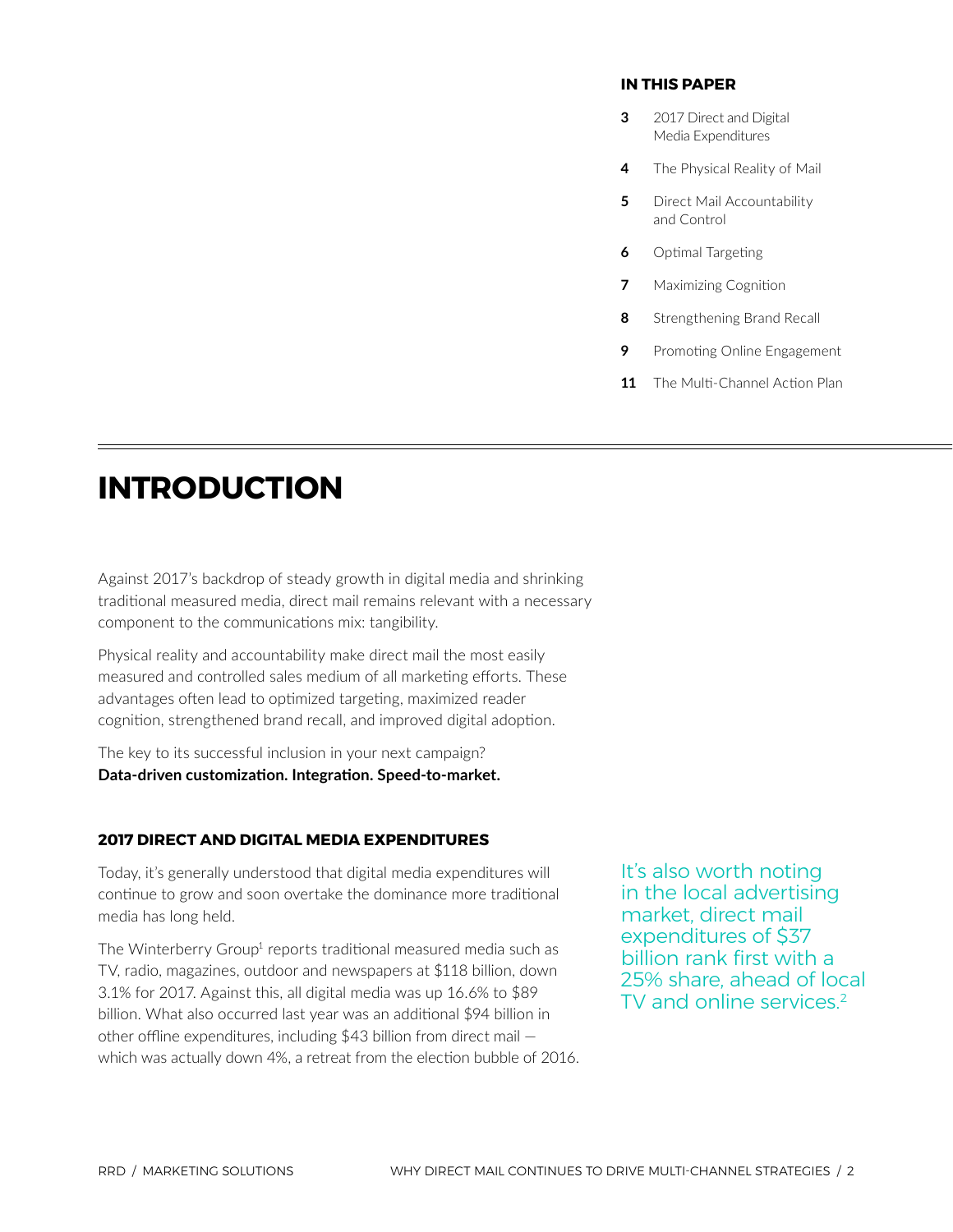# <span id="page-2-0"></span>**THE PHYSICAL REALITY OF MAIL**

Quite predictably, the direct mail community has stepped up research to understand the unique effects that direct mail has over its more virtual channel competitors, most notably, digital and online media (e.g., search, display, social media, text and email). The findings are insightful, and point to the physical impacts of mail.

Using the electronic tools of neuroscience — EEG and eye tracking to execute brain scans and perception — the Canadian neuromarketing firm TrueImpact Marketing<sup>3</sup> determined direct mail is:

- Easier to understand and more memorable than digital media
- Far more persuasive than digital media
- Visually processed quicker than digital media
- More likely to drive behavior than digital media

The report's<sup>3</sup> statements are supported by some compelling statistics:



**Direct mail requires 21% less cognitive effort than digital media.** This leads to faster understanding, recall, and buy-in. In fact, direct mail stimulated 75%

unaided brand recall versus 44% for digital.

Direct mail triggers portions of the reader's brain to deliver a **20% higher motivation to pay attention.** This leads to "noticing an item among its competitors, seeking out more information, showing a stronger emotional response towards a stimulus, or ultimately making a purchase."



**It takes 38% longer time to scan digital media than**

**direct mail.** The duration of eye-time on areas of interest is driven by the added effort required to understand the message.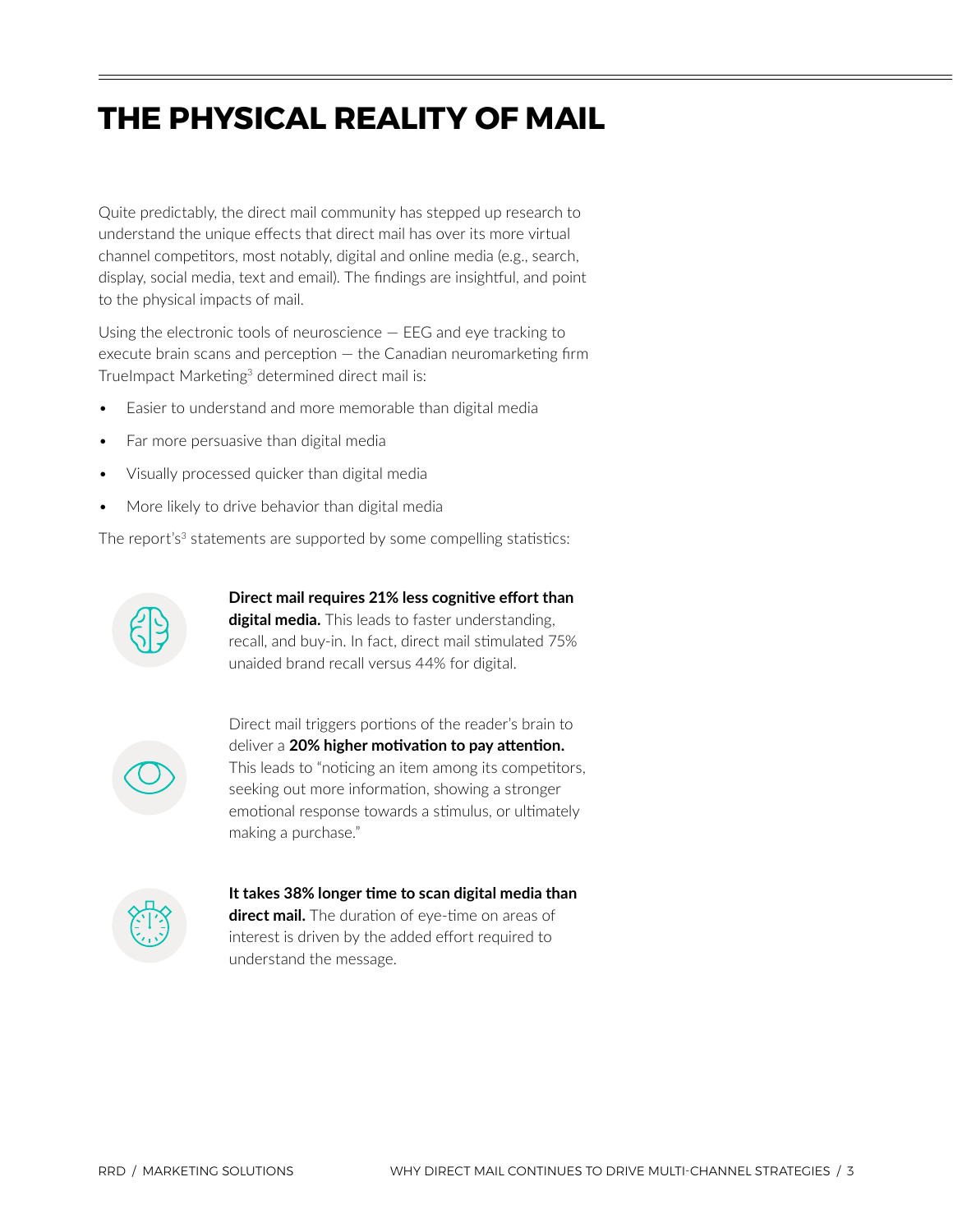<span id="page-3-0"></span>In a similar study sponsored by The Royal Mail,<sup>4</sup> MRI technology was used on participants scanning physical and digital advertising. The study determined:

- Tangible materials leave a deeper footprint in the brain.
- Physical materials produced more brain responses connected with internal feelings, suggesting greater internalization of the ads.
- Physical material involves more emotional processing, which is important for memory and brand associations.

Beyond the studies, there are volumes of online commentary from industry leaders about the important role of direct mail in reaching the consumer in a multichannel environment.

"Everyone has been focused on digital marketing for the last 10 years, and digital marketing has gone by the wayside. Marketers are looking for new channels, and there are all of these opportunities to bridge what's happening in the digital space and the direct mail space."<sup>5</sup>

Christine Warwick Marketing Director, Harte Hanks

"With mail you get to touch it, feel it, see the quality and smell the paper. This is evocative, and can't be achieved by pixels."6

Tim Lindsay CEO, D&AD

"Print makes digital personal."6

Adam Pike Co-Founder & CEO, Supercarers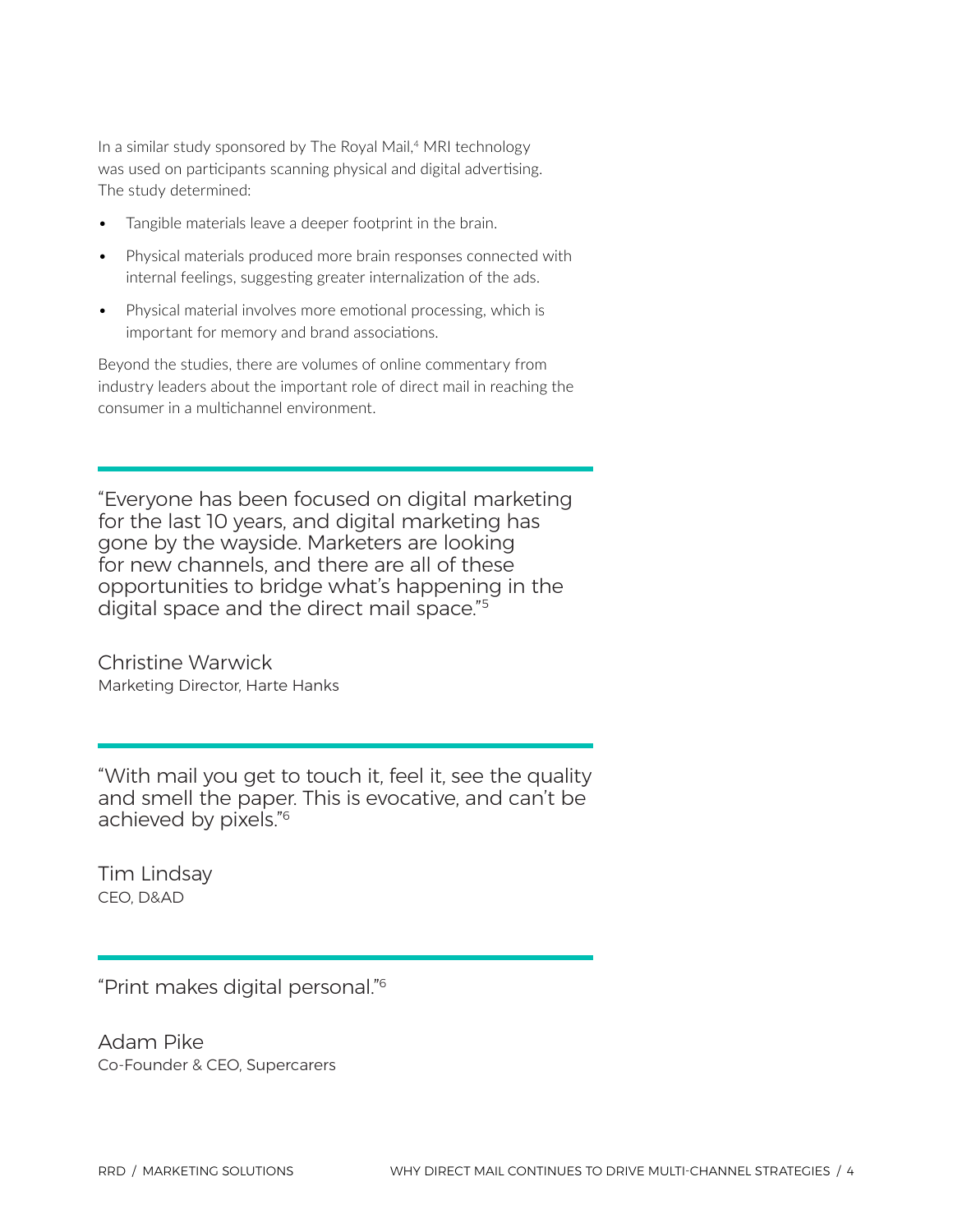### <span id="page-4-0"></span>**DIRECT MAIL ACCOUNTABILITY AND CONTROL**

Putting aside the physicality of direct mail as a marketing and sales channel, the medium can claim to have solid credibility for its ledgerlike accountability. Response to direct mail provides concrete, attributable sourcing data that explicitly describes performance, as opposed to inferred interests attributed to keyboard behavior. It has the strongest foundation of all media for research statistics and performance measurement. For example:



Mailing **lists are easily and consistently defined** by industry and census demographics commonly used across all traditional media.



Direct mail is **delivered to physical real estate**, estimated at over 160 million deliverable addresses across the United States, each of which can be defined by GPS, a vital link to digital marketing.

It is a revealing commentary that in general, data-driven marketers are not content with the attribution efforts within their organizations. **Only 21%** state their organization has a unified approach to marketing attribution and only 7% are truly satisfied with their attribution technique.<sup>8,9</sup>



The USPS has sole rights to deliver, and is **governed by Federal law** to deliver, all mail to those addresses.



USPS IT-infrastructure provides for **physical monitoring of mail delivery**, out- and in-bound, supported by digital photographic tracking of all mail to the individual household.



USPS oversight **eliminates the disruption of the mail stream by automated, non-human, virtual traffic** such as bots, phishers and related artificial entities in the digital world.

In conclusion, 62.6% of marketers want a universal attribution standard developed by a trade association.<sup>10</sup> In comparison, direct mail measurements remain credible, reliable and consistent.

Did you know nearly 30% of Internet users use ad-blockers?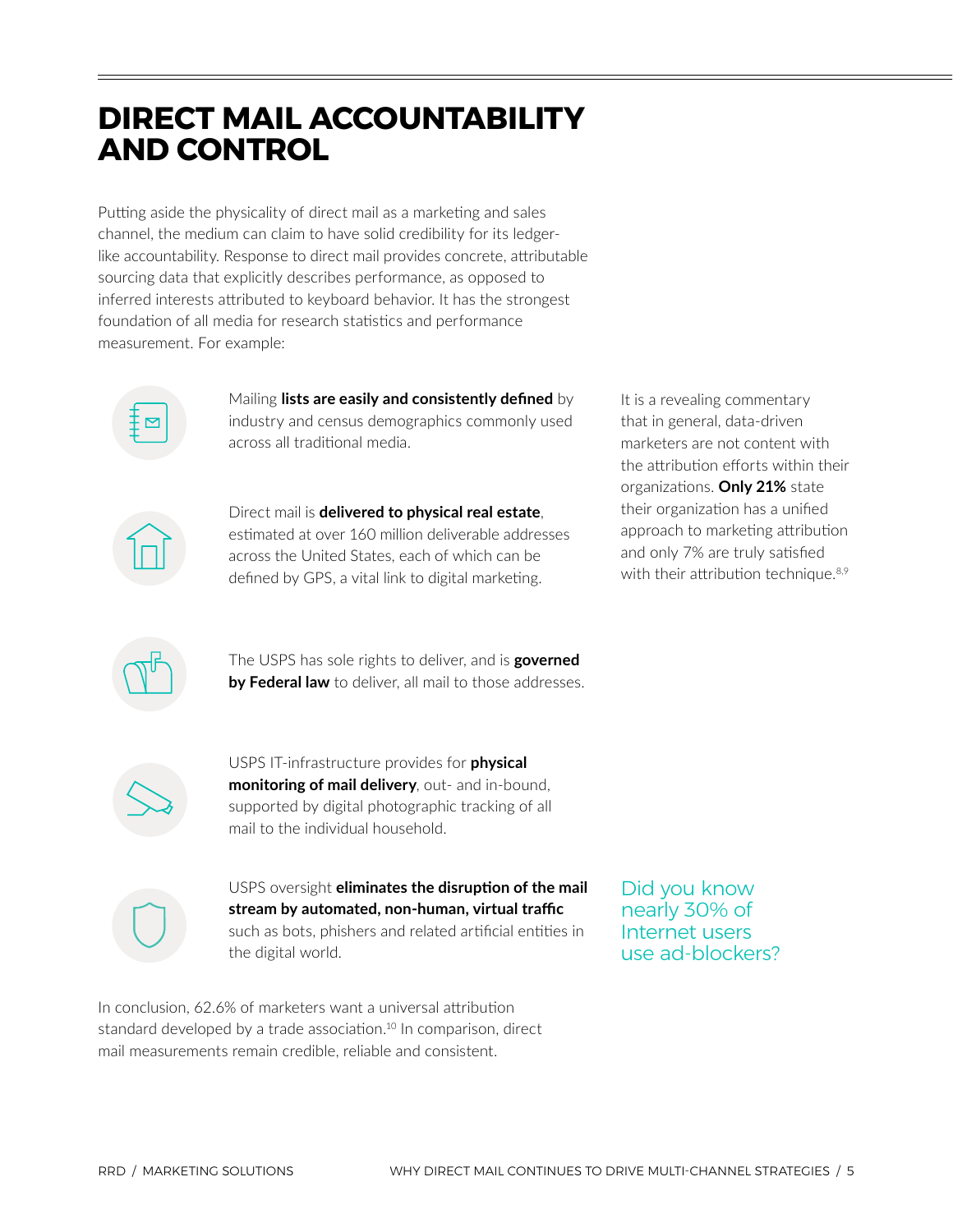### <span id="page-5-0"></span>**OPTIMAL TARGETING**

The digital marketplace has opened the doors to an encyclopedic array of targeting technology. To its credit, marketers can describe buyers and browsers based on web traffic and keyboard behavior. Interactions are tracked via browser cookies, pixel tags, click redirects and site tags, each revealing segments of a customer journey.

Sophisticated multi-touch attribution can consolidate a digital consumer's [profile.](https://profile.11)11 In fact, there are at least seven methodologies for attributing an [action.](https://action.10)<sup>10</sup> In spite of these breakthroughs, for many instances, the consumer cannot be identified, nor can any basic demographic data or market dimensions be attached to their profile.

The quandary of the angler is a good metaphor for digital marketing online. Imagine dropping your fishing line into the water, and after a succession of nibbles, you adjust your bait, lure, line and position, and haul out an enormous trophy lunker. Yet, from the shoreline, all you can see is the surface of the water. What lurks below remains unknown.

In the direct mail arena, marketers have the luxury of perspective. They can see the size and limits of the universe, and confidently calculate market shares, response rates and financial KPIs based on known quantities. Knowing the demographics of their customers enables direct mail users to budget, target offers, design creative, write copy, and most important, customize their message to an individual with confidence.

In the direct mail arena, marketers have the luxury of perspective.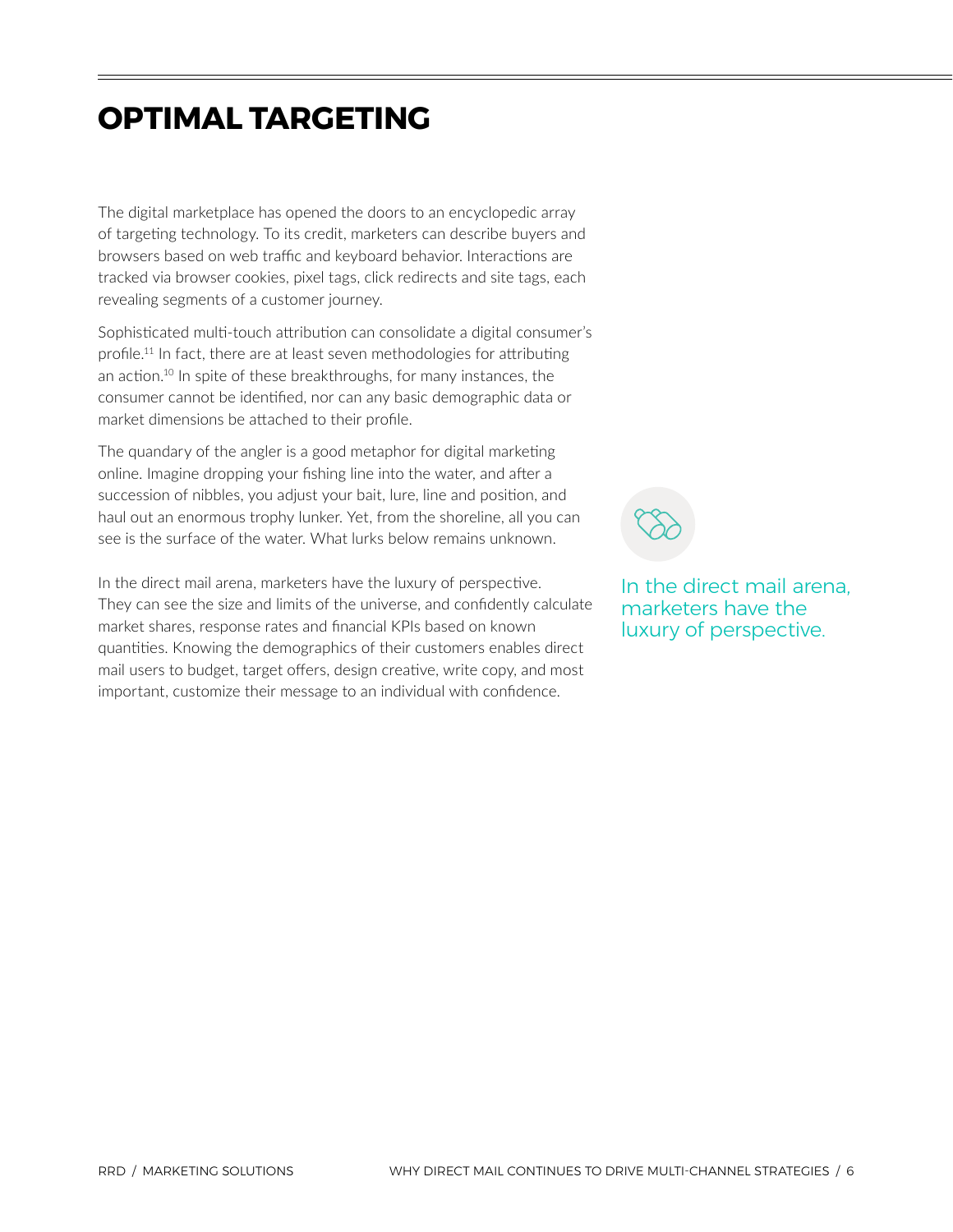### <span id="page-6-0"></span>**MAXIMIZING COGNITION**

The neuroscience of marketing media makes its case for the power of direct mail to deliver understanding to the consumer faster than will digital [media.](https://media.12)<sup>12</sup> In practical terms, consider the digital consumer and their world:

| 707<br><b>FOLLOWERS</b>   | The average Twitter member has 707 followers.                                                     |
|---------------------------|---------------------------------------------------------------------------------------------------|
| 155<br><b>FRIENDS</b>     | The average Facebook member has 155 friends.                                                      |
| 930<br><b>CONNECTIONS</b> | The average Linkedin member has 930 connections.                                                  |
| <b>EMAILS PER DAY</b>     | The average person receives 88 emails per day.                                                    |
| 32<br><b>TEXTS SENT</b>   | The average number of texts sent by a person per day is 32.                                       |
| <b>BRAND MESSAGES</b>     | In the course of a day, studies indicate we receive up to<br>10,000 brand messages. <sup>18</sup> |

Looking at these numbers, it's understandable that we have a deluge of incoming digital communication put upon us. Cognition is limited. In the flood, however, is a steady yet measured flow of hard copy delivered to our mailbox. Direct mail is received, opened, and studied by its recipients, on average, for 30 minutes a day.19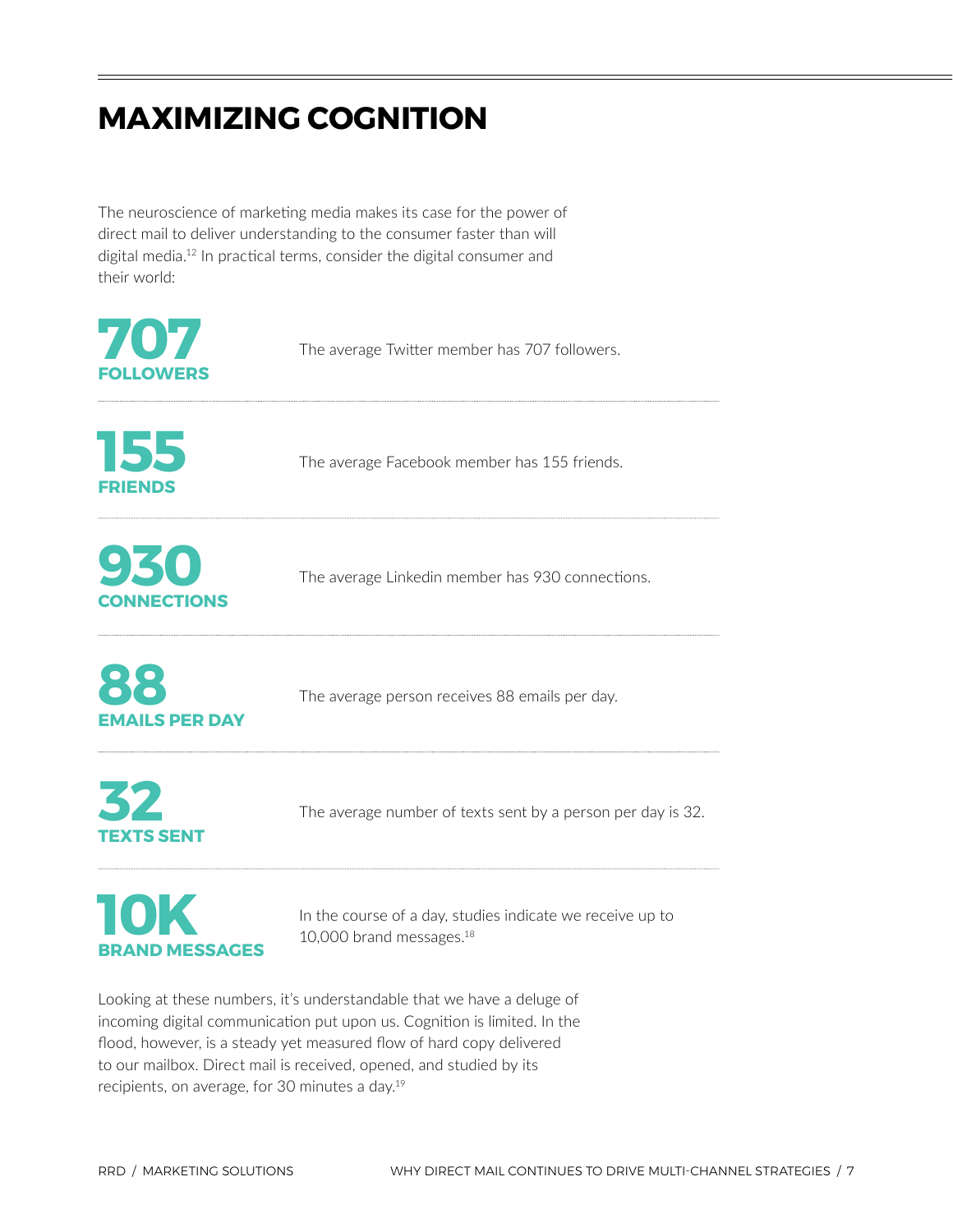## <span id="page-7-0"></span>**STRENGTHENING BRAND RECALL**

Neuroscience studies explain the mechanics of recall. This phenomenon can be quantified, too. In a separate report assembled by Canada Post Corporation, $20$  we learn that:

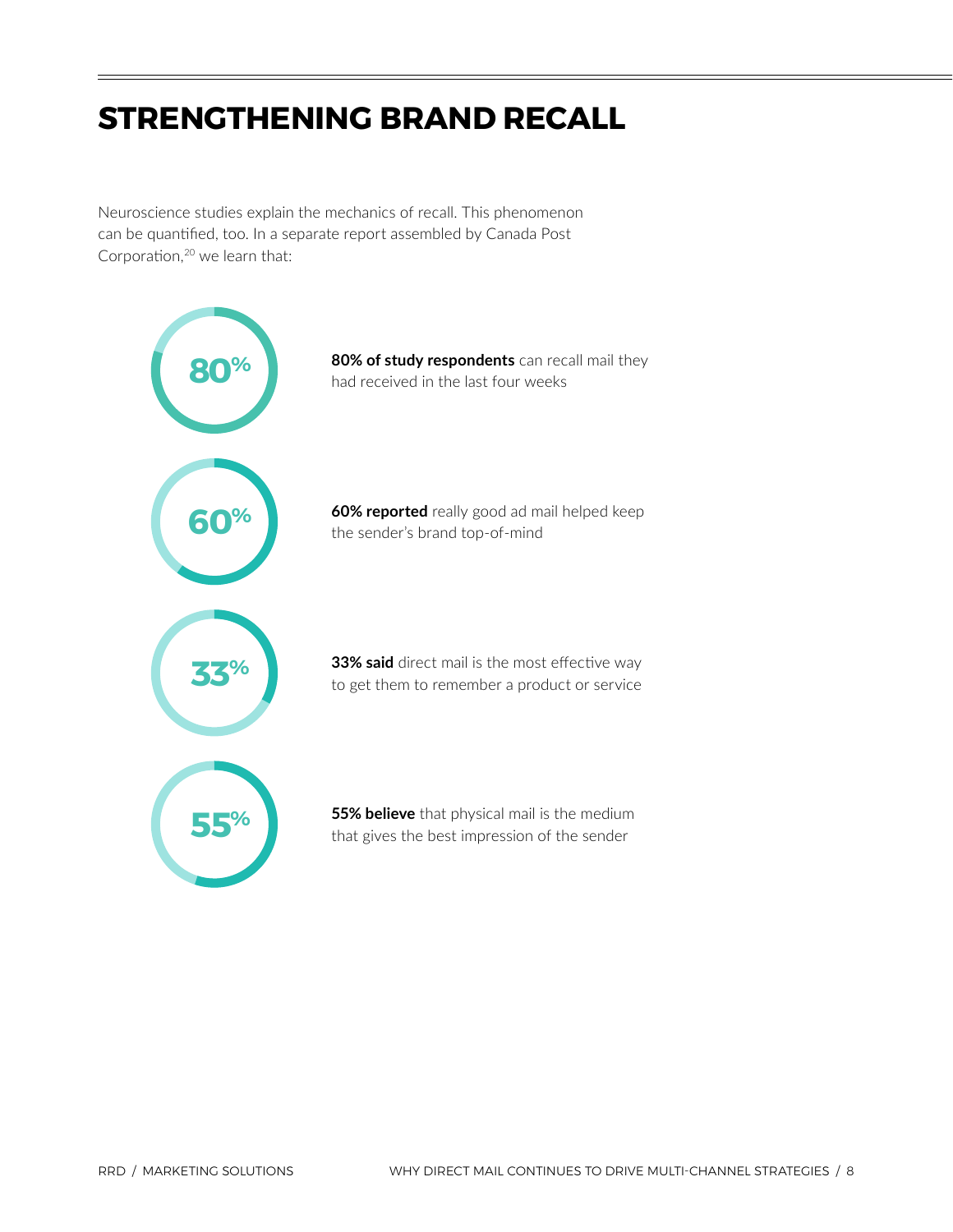## <span id="page-8-0"></span>**PROMOTING ONLINE ENGAGEMENT**

For those digital marketers focused on maximizing contact, direct mail is a forceful driver of shopping and online activity. According to the Canada Post,<sup>20</sup> additional findings on recipient impact include:

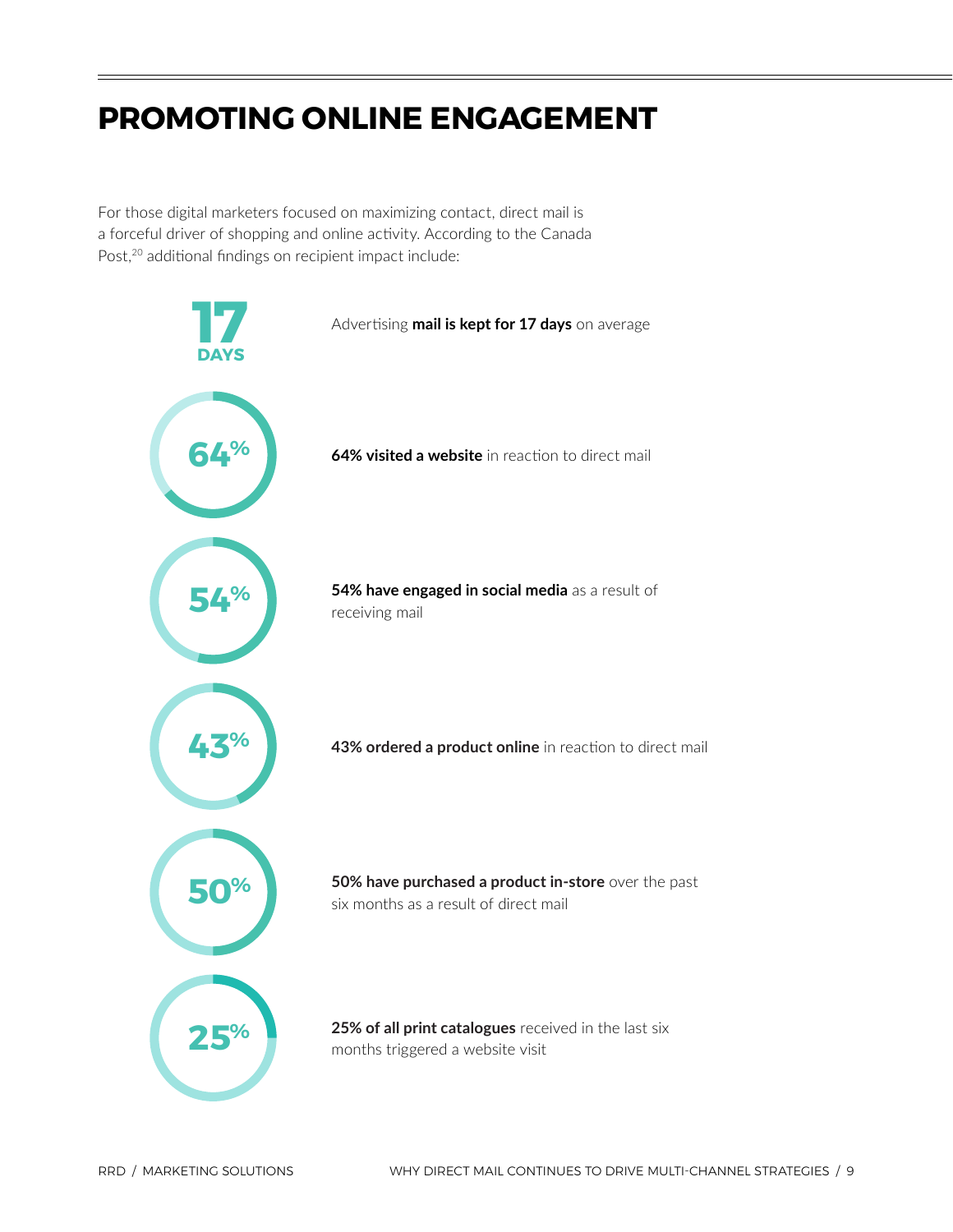Much is said about the superior ROI of email. At significantly little cost, it delivers an ROI more than double direct mail. Bear in mind, direct mail is efficient in another way: **It delivers results with less effort.**

For example, direct mail enjoys house-file response rates of 5.1%, 21 and those are finished business.



Email on the other hand has a declining rate of buy-in. Starting with an open rate of only 25%, that is further diminished by a 10% clickthrough to a web landing page, they are finished business with a conversion rate of 5.7%.<sup>21</sup>

What email saves in upfront expense, it gives up in low volumes of transactions.

Doing the math, email's end result is a 0.1425% "response" versus 5.1% in direct mail terms.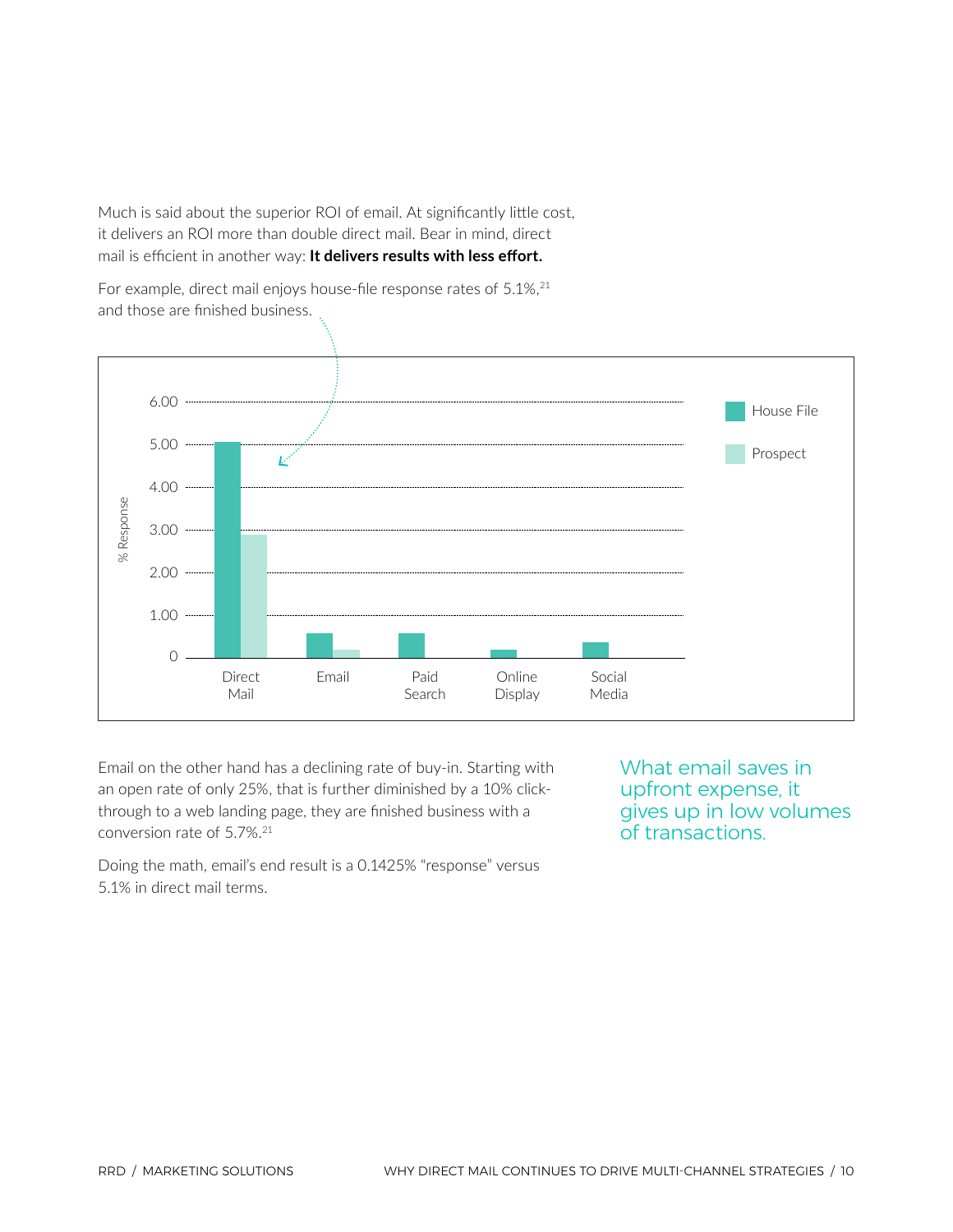## <span id="page-10-0"></span>**THE MULTI-CHANNEL ACTION PLAN**

Digital media offers a spectacular opportunity for delivering a comprehensive brand message and sales pitch to the consumer. Throughout the customer journey, traditional media advertising educates and alerts, while online display, search, email and web visits deepen understanding and initiate purchases. Direct mail is the bond between the two forces. Here's how:

#### **Customization**

Today's print production technology, powered by data-driven digital imaging enables 1:1 communication. Micro-mailing technology can issue one-off letters and post cards for abandoned shopping carts instantly. More profoundly, vast quantities of mail can also employ the same data to communicate with the same intimacy.

#### **Integration**

As traffic builders go, direct mail is the gorilla in the mix. Direct mail bridges web transactions when marketers provide customized URLs for landing pages. The dialogue remains in control as the media carry the customer down the funnel.

QR codes and Augmented Reality technology can bring the story to life with video on the printed page. As well, the daily USPS email feature "Informed Delivery" enables a recipient to activate a mailpiece URL while still in the mailbox.

In yet another bridging technology, device IP/GPS matching facilitates online web targeting with direct mail. Many vendors now offer instant retargeting with direct mail follow-up to web visits.

#### **Speed-To-Market**

Most consumer actions occur within 72 hours of first consideration. The nimble marketer can retarget online visitors programmatically. By extension, some visitors can receive email follow up, but most significantly, direct mail is also a sudden response option, thanks to device IP addressing and digital imaging.

The coming year will see continued development of digital inroads in marketing. But along the way, direct mail will maintain its place as the tangible anchor in a growing array of artificial technology. While consumers wrestle with artificial intelligence, voice recognition, chatbots, robocalls and digital apps, direct mail will still hold its uniquely powerful position in the mailbox.

There is no longer an excuse for generic, customized mail.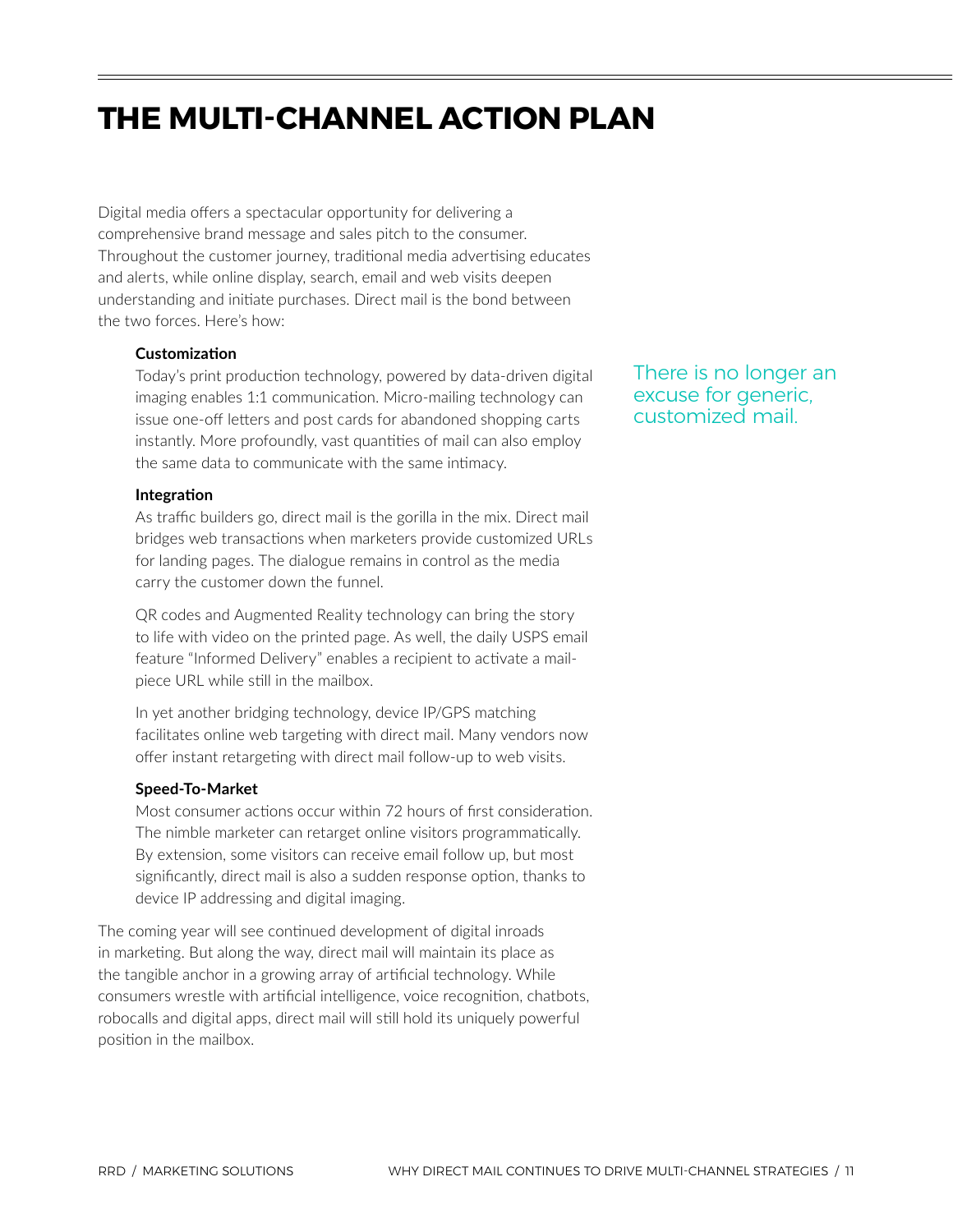#### **About RRD Marketing Solutions**

Relevance equals response. That's the cardinal rule of direct marketing and for more than 150 years, RRD has been perfecting it.

RRD Marketing Solution hosts the largest and most diverse direct marketing production platform in America. You can leverage our resources with confidence:

- Strategic direction in design of campaigns including targeting and creative
- Creative design and copy for acquisition and retention
- Production of hyper-relevant and personal direct mail in small to large quantities with spectacular format arrays
- Postal logistics that improve delivery, timing and reduce costs
- Analytical tools and expertise to test and track winning features
- Email enhancements that support profitable customer communication
- State of the art web-retargeting and bona fide online ad placement to known prospects

#### **RRD Marketing Solutions builds interactions**

**that drive response.** If you are ready to improve readership and results with direct mail, contact us today at **800.722.9001** or **[msdelivers@rrd.com](mailto:msdelivers@rrd.com).** 

#### **Optimize Engagement.**

Visit [MS.RRD.com](https://MS.RRD.com)